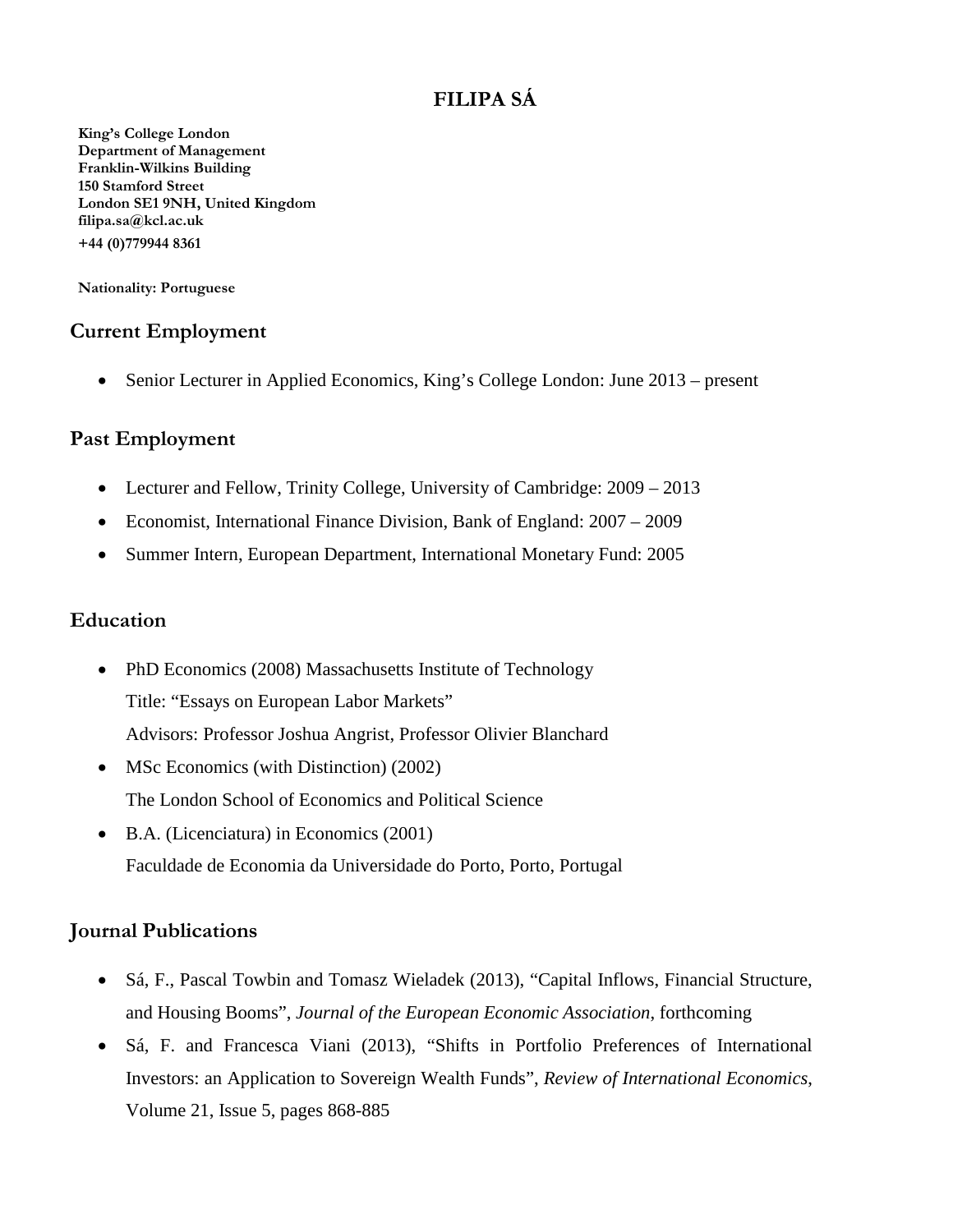- Kubelec, C. and Filipa Sá (2012), "The Geographical Composition of National External Balance Sheets: 1980-2005", *International Journal of Central Banking*, June 2012
- Sá, F. (2011), "Does Employment Protection Help Immigrants? Evidence from European Labor Markets", *Labour Economics*, Volume 18, Issue 5, pages 624-642
- Estevão, M. and Filipa Sá (2008), "The 35-Hour Workweek in France: Straightjacket or Welfare Improvement?", *Economic Policy*, Volume 23, Issue 55, pages 417-463
- Blanchard, O., Francesco Giavazzi and Filipa Sá (2005), "International Investors, the U.S. Current Account, and the Dollar", *Brookings Papers on Economic Activity*, 2005 No. 1

#### **Papers under Review**

- Sá, F. (2011), "Immigration and House Prices in the UK", IZA Discussion Paper No. 5893, 2nd revision at *The Economic Journal*
- Sá, F. and Tomasz Wieladek (2011), "Monetary Policy, Capital Inflows and the Housing Boom", Globalization and Monetary Policy Institute Working Papers 80, Federal Reserve Bank of Dallas, Revise and Resubmit at the *Journal of Money, Credit and Banking*

#### **Other Publications**

• Sá, F. (2013), "Evidence on Financial Globalization and Crisis: Geographic/Bilateral External Balance Sheets", forthcoming in *Encyclopedia of Financial Globalization*, Elsevier

#### **Papers in Progress**

• Sá, F., "The Effect of Tuition Fees on University Applications and Attendance: Evidence from the UK"

# **Teaching**

#### **Current courses**

- Principles of Economics,  $1<sup>st</sup>$  year course in BSc Business Management, King's College London
- Intermediate Macroeconomics,  $2<sup>nd</sup>$  year course in BSc Business Management, King's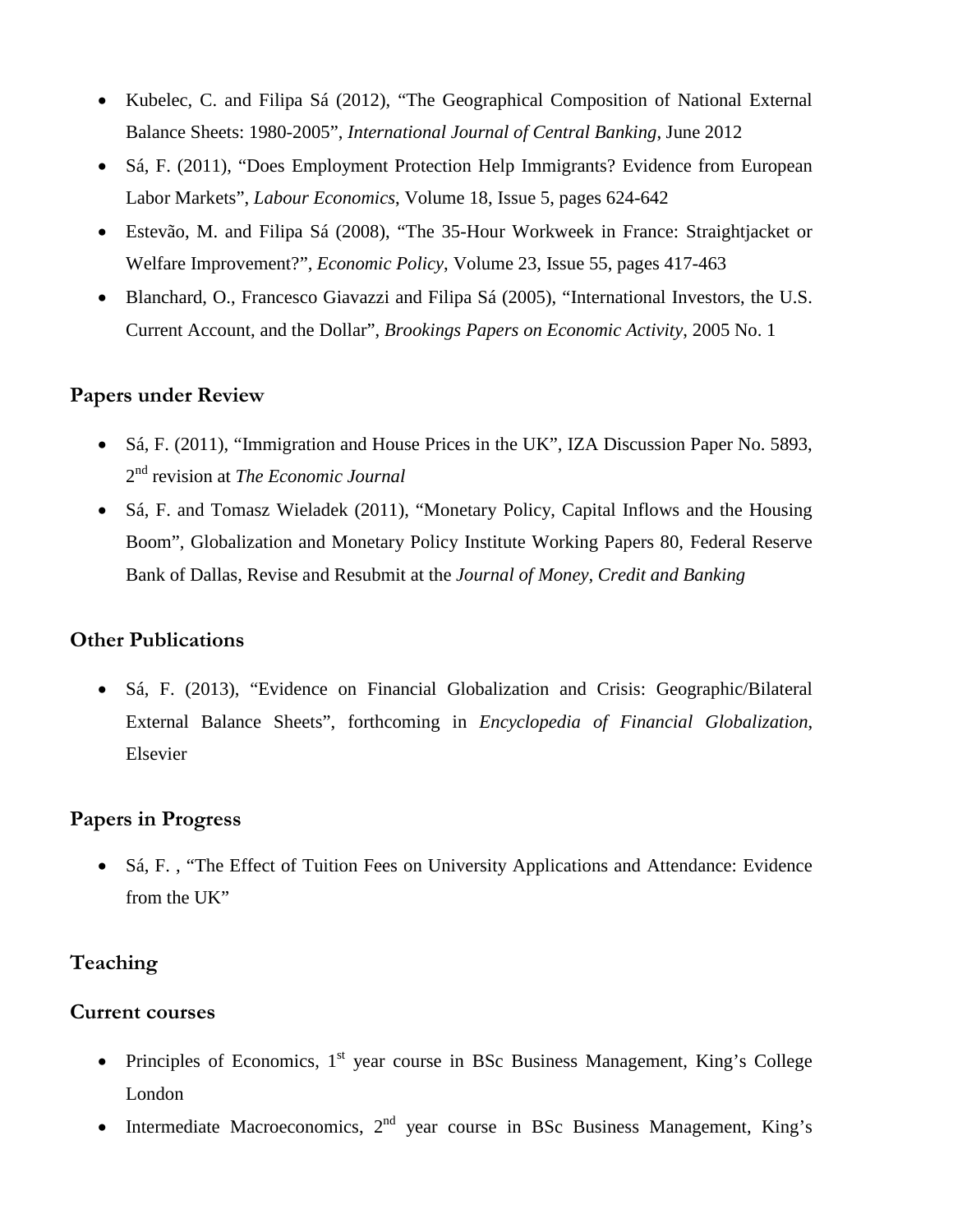College London

# **Past courses**

- Supervisor, Macroeconomics and Labour Economics (Undergraduate), Trinity College, University of Cambridge, 2009 – 2013
- Lecturer, Labour Economics (Undergraduate), Faculty of Economics, University of Cambridge, 2010-2011. Award for best undergraduate teacher: 2010.
- Lecturer, Diploma in Economics (Postgraduate), Faculty of Economics, University of Cambridge, 2011
- Teaching assistant, Macroeconomics (Undergraduate), MIT, 2005-2006. Award for best undergraduate teacher: 2006.

# **Affiliations and Fellowships**

- Research Affiliate, IZA Institute for the Study of Labor: 2009 present
- Early Career Fellow, CRASSH, University of Cambridge: Michaelmas Term 2012

# **Administrative and Management Experience**

- Deputy Chair of the Undergraduate Examinations Board, King's College London: 2013 present
- Interviewer for undergraduate admissions, Trinity College, Cambridge: 2009 2013
- Director of Studies in Economics, Trinity College, Cambridge:  $2010 2013$
- Member of the Library Committee and Foreign Languages Committee, Trinity College, Cambridge: 2009 - 2013
- Member of the selection committee for Title A (post-doctoral) Fellowships, Trinity College, Cambridge: 2011
- Co-organizer of the 5<sup>th</sup> International Finance and Banking Society (IFABS) Conference on "The Search for Financial Stability", Nottingham, 2013
- Organizer of the Bank of England Financial Stability seminar series: 2007 2009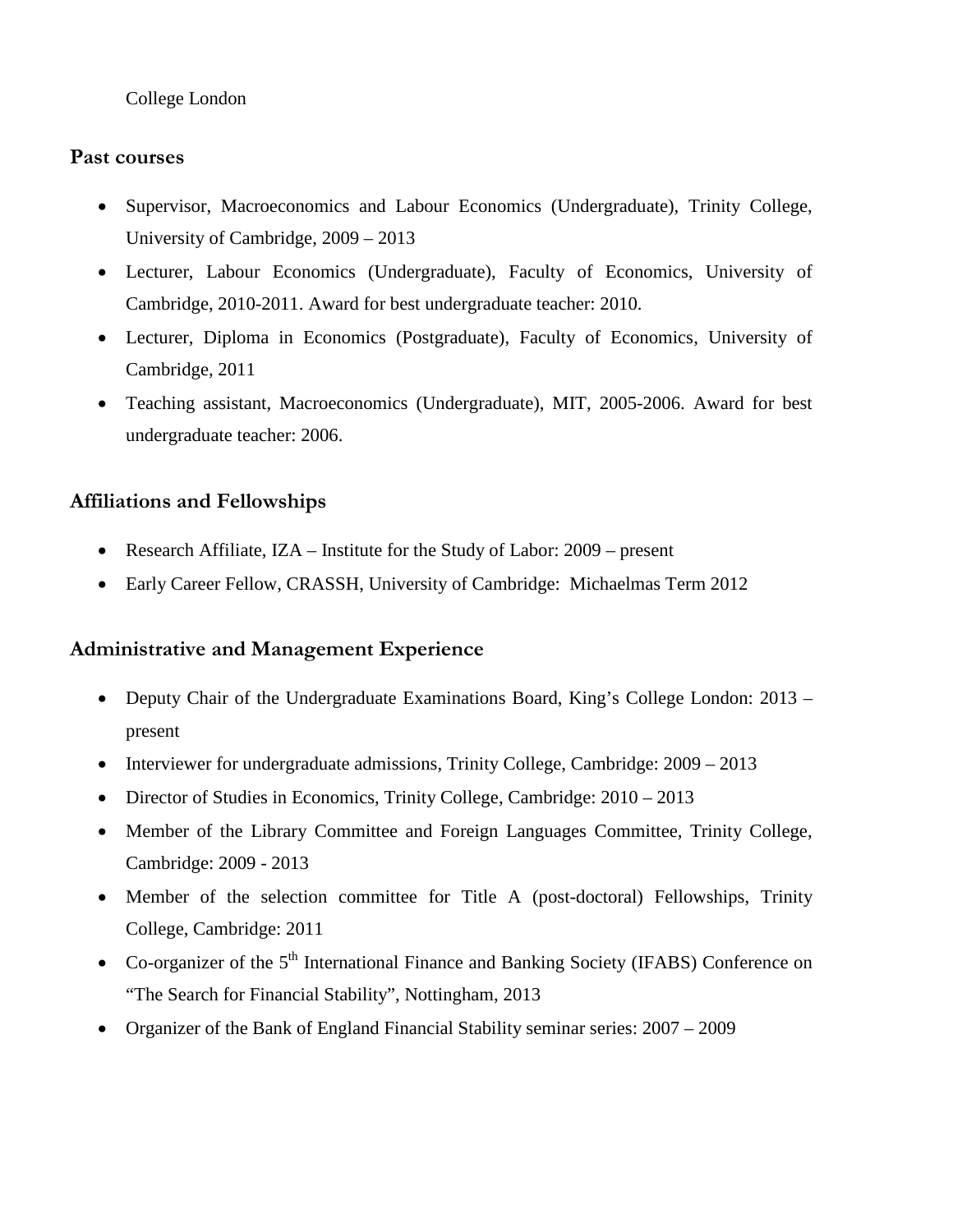# **Other Activities**

- **Refereeing:** *Journal of Population Economics, Journal of Banking and Finance, Industrial and Labor Relations Review, International Journal of Central Banking, Fiscal Studies, Journal of Money, Credit and Banking, Journal of International Economics, Journal of International Money and Finance, Economic Modeling*, *Economic Inquiry, Manchester School*
- Research Design for Causal Inference Workshop, Northwestern Chicago: 2011
- IZA Summer School in Labour Economics: 2006

#### **Presentations at Conferences**

- 2013: International Finance and Banking Society Conference (Nottingham), Copenhagen Business School, Federal Reserve Bank of Dallas
- 2012: Royal Economic Society Annual Meetings, Bank of England, Society of Labor Economists (SOLE) Annual Conference (Chicago), International Finance and Banking Society Conference (Valencia), Universidade Nova de Lisboa
- 2011: Sixth Annual Workshop of the CEPR Working Group on Macroeconomics of Global Interdependence (MGI) – London Business School, University of Cambridge
- 2010: European Economic Association Annual Congress (Glasgow), Trinity College Dublin, Royal Economic Society Easter School, Royal Economic Society Annual Meetings, University of Cambridge
- 2009: University of Oxford, University of Cambridge, Society of Labor Economists (SOLE) Annual Conference (Boston), INFITI Conference (Dublin), MMF Conference (Bradford), Bank of England
- 2008: New Zealand Department of Labor, Bank of England, University of Warwick, Royal Holloway, Bank for International Settlements CGFS Workshop
- 2007: Paris School of Economics
- 2006: MIT, IZA European Summer School in Labor Economics, European Association of Labour Economists (EALE) Annual Conference (Prague), Universidade do Minho, Bank of England